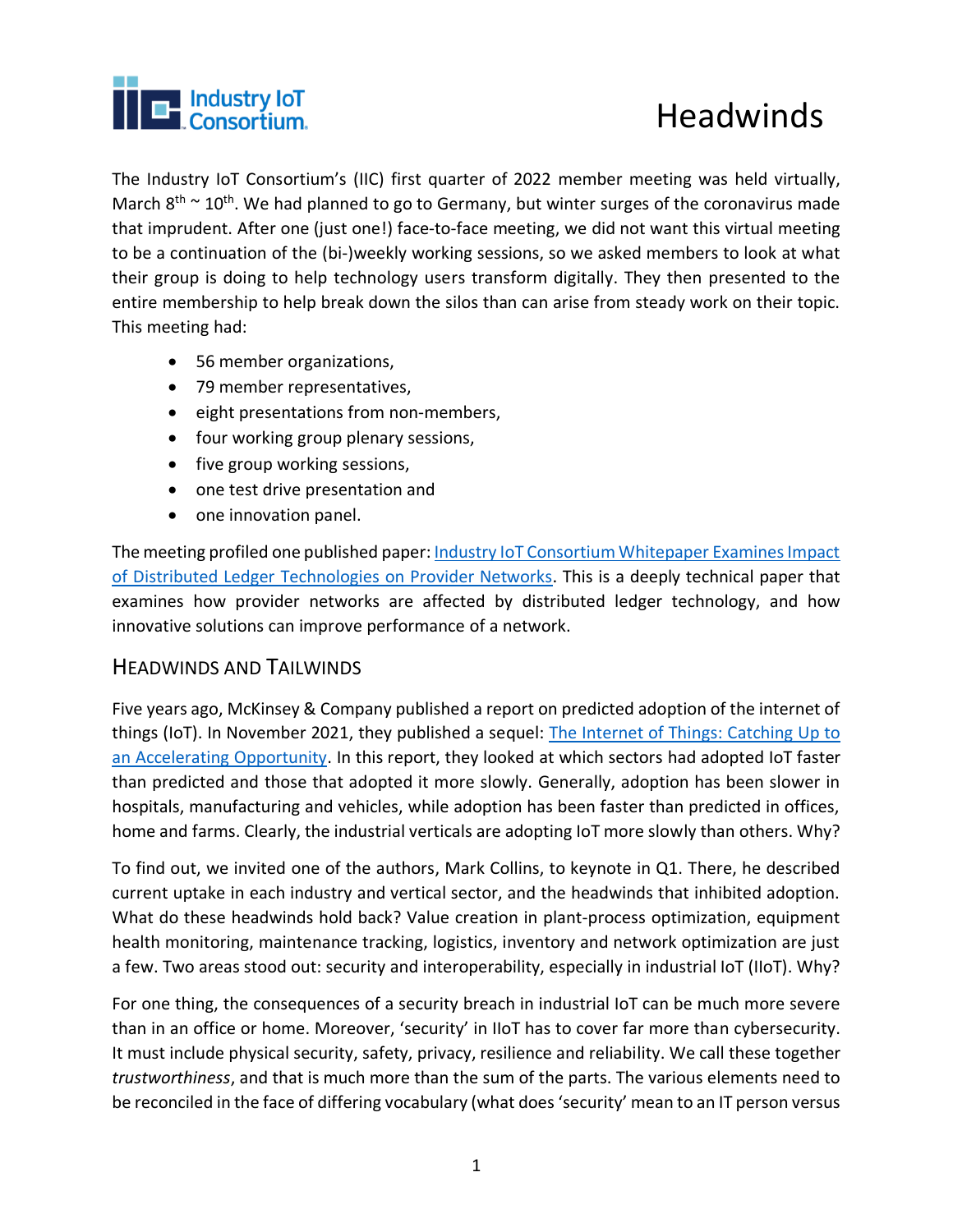the plant manager?) and emphasis (IT tends to emphasize cybersecurity while the plant manager is mortally concerned with safety, resilience and reliability). In short, the trustworthiness concerns in industrial IoT are both more significant and more difficult to address.

Interoperability also differs in consumer IoT versus industrial IoT. Most consumer IoT applications start from scratch with a life time of a few years, whereas the median age for industrial plants is 19 years. You may need to retrofit sensors. And while 5G is all the rage right now, some factories are lucky to be using 2G. Connecting multiple devices, possibly with ancient interface protocols, to the internet takes time and effort with careful planning of migration to new technologies while keeping the factory running. (See th[e II Connectivity Framework.](https://www.iiconsortium.org/IICF.htm))

Moreover, the range and variety of components in the home or office is less than in industrial systems. The age of these systems means that interoperability was, like security, an afterthought. Consumer IoT is often greenfield using vendors that are "walled gardens" that have no need (yet) for interoperability, so of course the headwinds are lighter. What, then, must we do?

For trustworthiness, the IIC has liaisons with multiple, global organizations and we are aligning our work with their standards. We are working to adopt security-by-design for all digital transformation projects in legacy systems. (It is a commonplace to observe that the internet was developed without security in mind.) 'DevSecOps' is an extension of 'DevOps', which combines software development with IT operations to shorten the [systems development life cycle](https://en.wikipedia.org/wiki/Systems_development_life_cycle) and provide [continuous delivery](https://en.wikipedia.org/wiki/Continuous_delivery) with high software quality. DevSecOps lets developers add security (trustworthiness) to that process.

Developers in organizations undergoing digital transformation must communicate and align security strategy with value creation. This requires high-level contact with upper management, both to inform them of risks, and for alignment with value creation. Talking about the technical detail is not going to work. You need metrics that are understandable by non-technical people. And this feeds right into governance, where trustworthiness metrics and strategy are aligned at the board level. (See the *II Trustworthiness Framework*.)

The IIC defines interoperability as the ability of two or more systems to exchange information and mutually use the information that has been exchanged. $1$  There are multiple levels of interoperability as shown in the figure on the next page.

We believe that the industry (and of course your mileage may vary) is somewhere around level three or four.

What does this mean for you? For vendors, interoperability is critical to selling into multiple verticals. Because of the shortage of IIoT talent, provisioning and installation must be facilitated. For customers, it means searching out and investing in IIoT talent, even as you recognize that

<sup>1</sup> This is taken from ISO/IEC 17788:2014.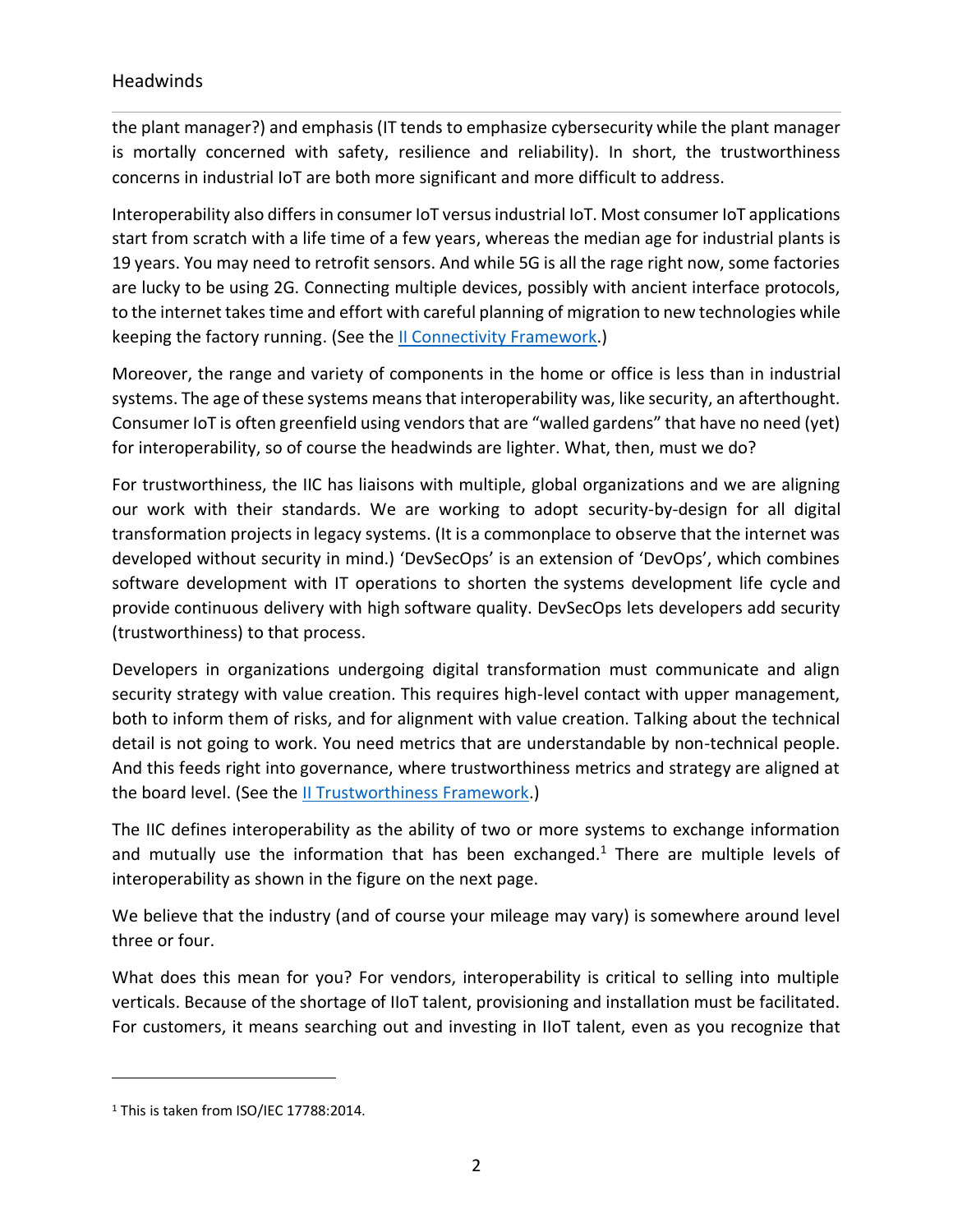| <b>Composability</b> | Level 6: Conceptual Interoperability (alignment of concepts relating to an<br>abstraction of reality; definition of concepts with engineering tools) |
|----------------------|------------------------------------------------------------------------------------------------------------------------------------------------------|
|                      | Level 5 Dynamic Interoperability (coping with system state changes)                                                                                  |
| Interoperability     | Level 4: Pragmatic Interoperability (known context and use of information<br>exchanged)                                                              |
|                      | Level 3: Semantic Interoperability (ability to interpret meaning of data<br>exchanged as information in a given context)                             |
| Integrability        | Level 2: Syntactic Interoperability (common and unambiguous data formats)                                                                            |
|                      | Level 1: Technical interoperability (ability to exchange data as bits and bytes)                                                                     |
|                      | Level 0: No Interoperability                                                                                                                         |

technology is not the driver—the outcome, the value proposition is what matters. In turn, this means that the operating models must change in response to the usage of the technology. There is no silver bullet!

For IIC, we have produced results from our testbeds and test drives, especially around the Time [Sensitive Networking](https://hub.iiconsortium.org/time-sensitive-networks) testbed. We need standards and open source to avoid pilot purgatory (a term coined by McKinsey). Training is needed in multiple areas to bridge the gap between IT and operational technology (OT). And we need thought leadership to mature the concepts and transfer the knowledge across verticals. (See the [Guide to Global Industry Standards.](https://www.iiconsortium.org/press-room/06-02-21.htm))

# GROUP ACTIVITY

The *Industry Working Group* engages industry leaders and technology users to understand their IIoT needs and facilitate digital transformation in their business. It has two initiatives:

- The Digital Transformation Enabler Initiative identifies sets of end-user-driven use cases and digital transformation technology enablers that it can support through development of guidelines, best practices, frameworks, test drives, testbeds and business pain points. The initiative focuses on specific application areas of interest to specific verticals and technology that can be applied to enable use cases in multiple verticals.
- The Business Deployment Acceleration Initiative identifies customer pain points, business challenges and collaborative co-innovation activities to solve them. The goal is to engage end users to understand business challenges and involve the IIC ecosystem to co-create a solution.

The group supports several vertical groups (below) that are identifying architecture patterns and reference architectures that support deployment of use cases for their respective industries.

The *Smart Factory group* is collaborating with Industrial Valuechain Initiative, an IIC liaison, on their Connected Industries Open Framework (CIOF), and with Purdue University and their Indiana Next Generation Manufacturing Competitiveness Center (IN-MaC) and Smart Factory lab. The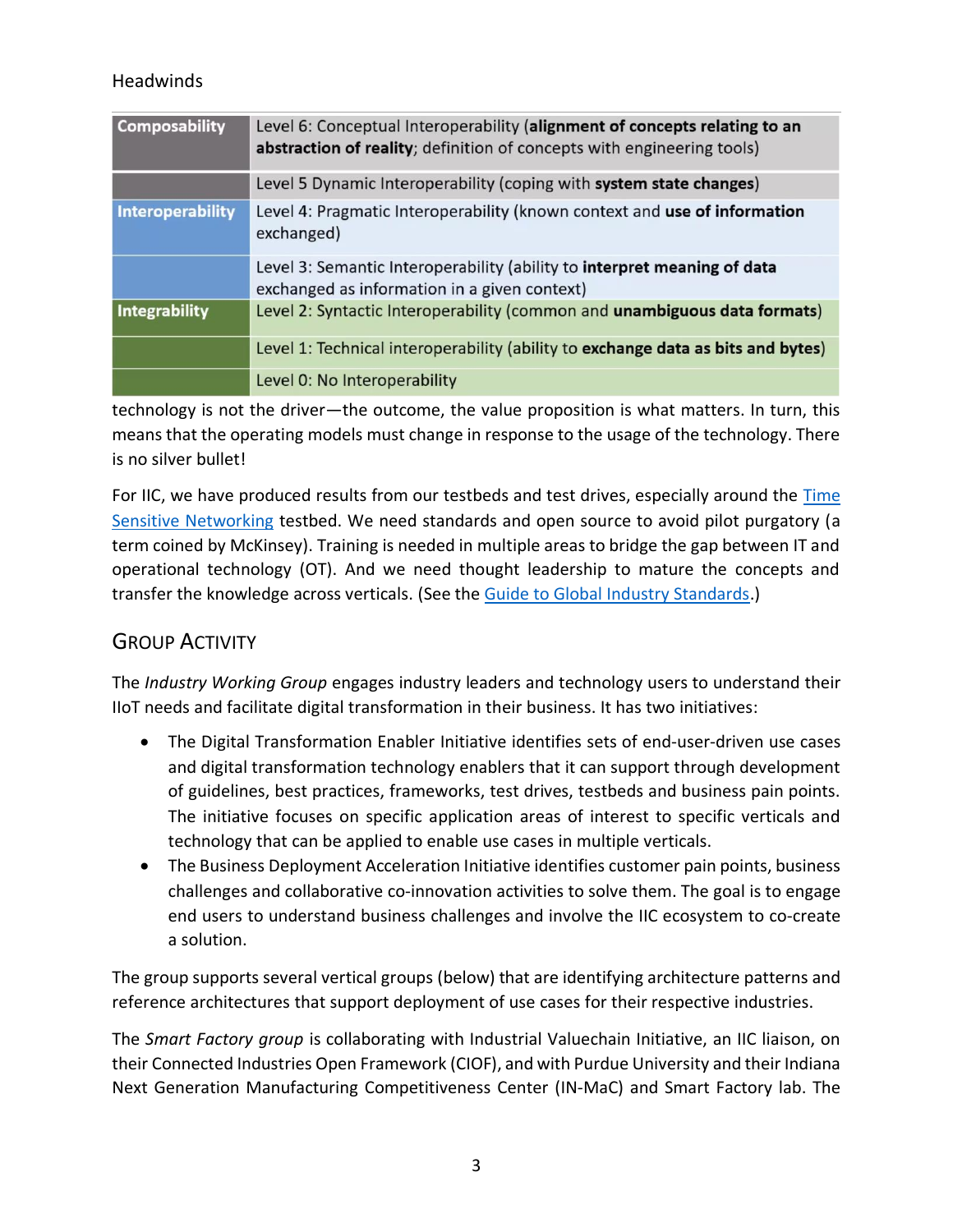group plans the Global Industry Organizations Workshops. It seeks examples of maturity models deployed in factories.

The *Healthcare* group is focused on using IoT and IIoT solutions that provide safer and more efficient patient care. It promotes testbeds, facilitates collaboration with academia, industry and government. It develops patterns, promotes standards and whitepapers

It is working on identifying technologies and digital transformation enablers as well as defining terminology, outcomes and patterns. The group completed the Remote Patient [Monitoring](https://engage.iiconsortium.org/wg/Healthcare/document/folder/1118) architecture pattern which was split into two patterns, a generic pattern and a specialization of the generic pattern to the remote patient monitoring. The current focus is on the Air [Quality](https://engage.iiconsortium.org/wg/Healthcare/document/folder/1118) [Monitoring](https://engage.iiconsortium.org/wg/Healthcare/document/folder/1118) architecture pattern

The *Energy* group identifies and establishes the technology, security and market criteria necessary to establish standards and specifications leading to wide-spread adoption of the industrial internet in this sector. It brings together business and technology experts in the energy sector from around the world to verify the feasibility of technology solutions and assess the viability of new business models emerging with the adoption of IIoT. It is working on **Energy** Reference [Architecture](https://engage.iiconsortium.org/wg/Allmembers/document/24528) Patterns.

The *Automotive and Industrial Over-The-Air* group promotes OTA updates and related technologies to end users in the automotive, intelligent transport systems and other IIoT industries. The AIOTA TG identifies and develops best practices, test drives, testbeds and use cases that guide the application of OTA, related communication and digital-transformationenabling technologies in support of use cases.

The *Mining* group helps mining operators and mining equipment manufacturers optimize business operations and find new revenue streams. The objectives include global collaboration, engagement with global mining companies and organizations, research, whitepapers, case studies, mining reference architecture and development of mining test beds.

The *Business Deployment Accelerator* group addresses the pain pointsthat IIoT usersface in their businesses, and identifies the key technologies and digital transformation enablers to resolve them. These business deployment accelerators are used in go-to-market strategies and mapping of potential "customers" who will benefit from them. Testbeds and test drives are the vehicles to test solutions to resolve the pain points.

It is creating a pain-point repository for IIC members organized by business operational technologies and end-user-solutions and how to use them various. This will lead to a practical guide on how to support the go-to-market strategies and reach the customers.

The *Manufacturing Industry Leadership Council* meets quarterly. An attendee (who need not be a member) should be in a director-level role or higher and actively implementing or using an IIoT solution in manufacturing facilities. IIC seeks to add additional councils.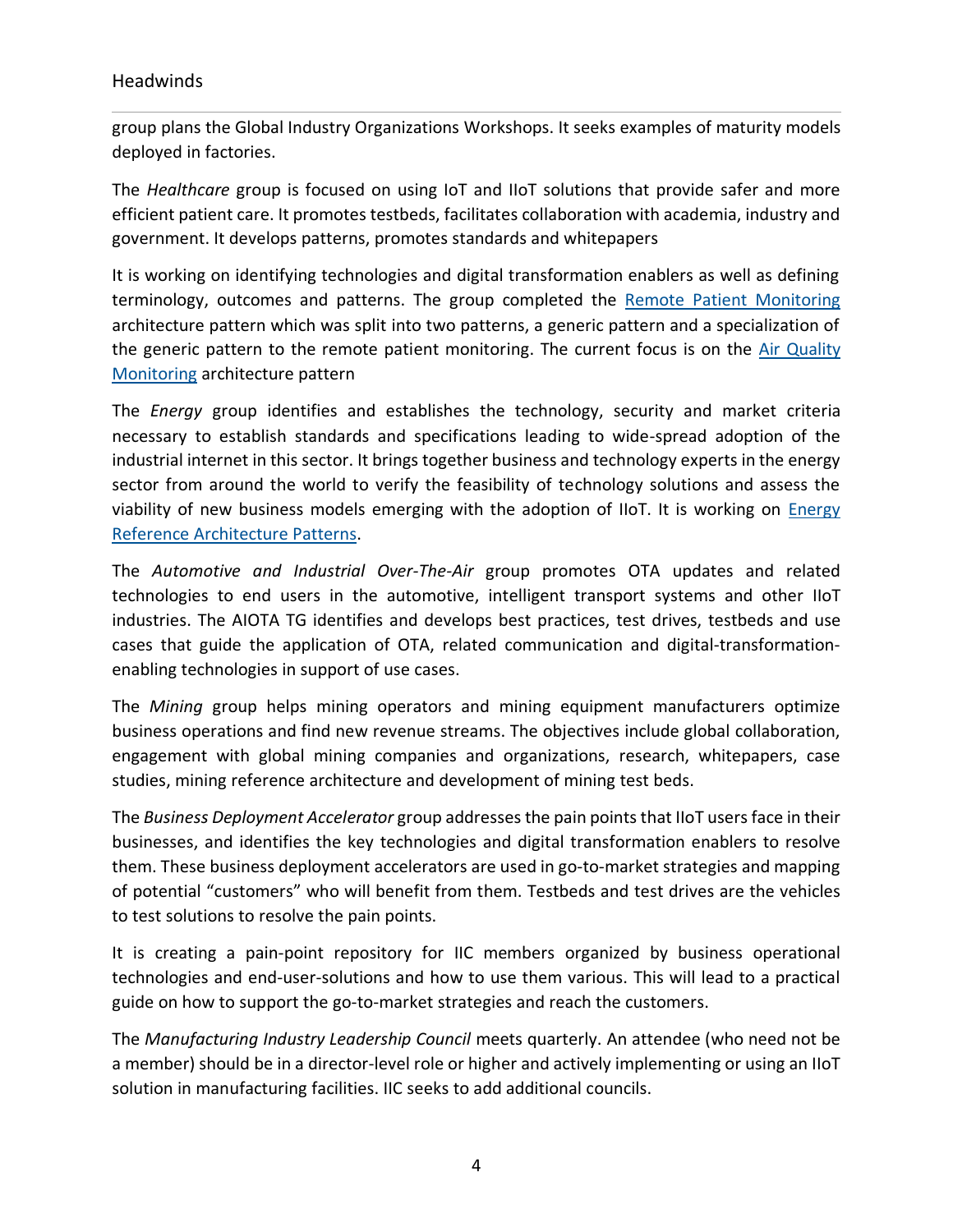The group provides actionable guidance and best practices for all aspects of developing and operating an IIoT solution: business case creation, architectural design, technology selection, implementation, testing, roll out and operations.

The *Business Development Operations Group* is identifying tools for speedy and deep innovation (product, process and business model) process for user industries and identifying key issues for solving possible conflicts between the tool-driven innovation processes and organizational structure, incentives and funding system. The group is developing a framework to help solution operators undergoing digital transformation create their own innovation processes resolving problems integrating IT and OT.

The *Security Working Group* addresses the trustworthiness of the IIoT ecosystem, addressing safety, reliability, security, resilience, and privacy. Its objectives are to:

- promote IIoT business adoption of trustworthy technology, interoperability, best practices and models,
- guide practical implementation by working with IIC testbeds, providing public-facing technology demonstrations and thought leadership for the industry,
- apply the breadth of industry understanding through maturity models, use cases, case studies, norms and best practices and
- identify gaps and collaborate with external consortia, standards bodies and industry groups.

The group is working on a minor update to the *Industrial Internet Security [Framework,](https://engage.iiconsortium.org/wg/AllMembers/document/11694)* with representatives of ISA to review the mapping between 62443 and the security maturity model and with representatives of the Digital Twin Consortium to develop a Digital Twin SMM profile.

The *Trustworthiness* group explores aspects of trustworthinessrelevantto IIoT and the IIC's vision of an IIoT ecosystem. Trustworthiness is the degree of confidence one has that the system performs as expected with characteristics including safety, security, privacy, reliability and resilience in the face of environmental disturbances, human errors, system faults and attacks.

Establishing confidence and being able to communicate that an IIoT system is trustworthy benefits many stakeholders. Assuring trustworthiness benefits the organization and customers by enabling the organization to deliver value while managing risks systematically. Additional value includes safety for employees and the community, privacy for individuals and the ability to communicate explicitly in a standardized manner about the grounds for claiming that an IIoT system, component or capability is trustworthy.

The *Technology Working Group* and its subgroups work with the vertical groups to maximize specific industry content in deliverables. They collaborate with other groups to maximize work on emerging technologies and digital transformation enablers.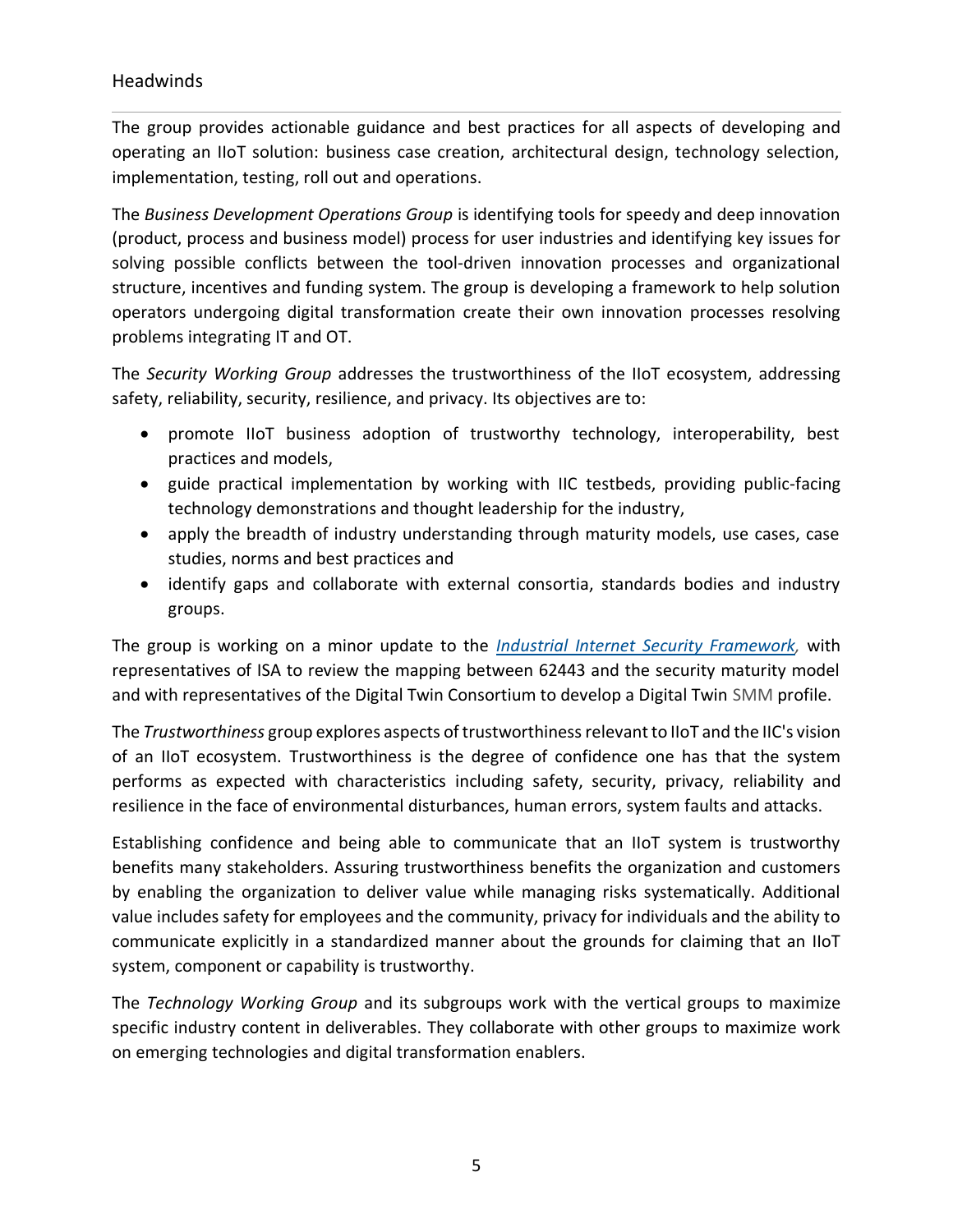The *Architecture* group is developing architecture patterns. It has a draft of the Industrial Internet Reference Architecture v2.0 (IIRA v2.0) that aligns better with ISO/IEC 42010 Architecture Framework and supports ISO SC41. Content includes architecture patterns and addresses system of systems (architecture pattern), heuristic computational intelligence, digital twin, blockchain, edge computing, physical senses, voice recognition, AI, machine learning and big data.

The *Connectivity* group is a resource for connectivity related issues and interfaces with IIC testbeds to promote connectivity innovations.

The *Digital Twin Interoperability* group provides a precise digital twin definition, elaborates on advanced use cases, conveys the role as the interoperability enabler among vendors and business value of digital twins.

The *Distributed Data Interoperability and Management* group will define the properties of a data service framework for the industrial internet. Its purpose is to provide a ubiquitous data-sharing integration framework for all architecture elements. The group is currently working on a report on information entity identification. They are researching future deliverables: communitysourced perspectives on information modeling, digital twin information models and exchange with testbeds and test drives.

The *Edge Computing* group is responsible for the creation, maintenance and adoption of a technical report addressing the implementation of edge computing. They have developed a technical brief template to present specific areas of edge to the group for addition to reports.

The *Industrial Internet Analytics* group is responsible for developing the *Industrial IoT Artificial* [Intelligence Framework](https://www.iiconsortium.org/pdf/Industrial-AI-Framework-Final-2022-02-21.pdf) and defining and promoting best practices for realizable, comprehensive techniques and methods to derive information from data and where to deploy AI in IIoT.

The *Patterns* group gathers, creates and publishes architectural and design patterns for industry. It provides guidance and expert knowledge to support the selection of patterns.

Patterns are providing solutions for recurring problems and offer a possibility to present knowledge in a compact and simple way. This year, the IIC has described eleven patterns and made them available in the public repository. End products are posted on the [Resource](https://hub.iiconsortium.org/patterns) Hub Patterns [Webpage.](https://hub.iiconsortium.org/patterns) You can submit a pattern using the **Pattern Template**.

The *Vocabulary* group develops the Industrial Internet Vocabulary Technical Report to establish a common vocabulary for stakeholders to reference. A German version is due 2023.

The *Marketing and Innovation Working Group* concentrates its efforts on promoting the value of IIoT, supporting the IIC's industry programs, initiatives, groups and testbed results. It works directly with IIC members to promote their work and deliverables, thereby delivering brand awareness for the representative, the member company and the IIC.